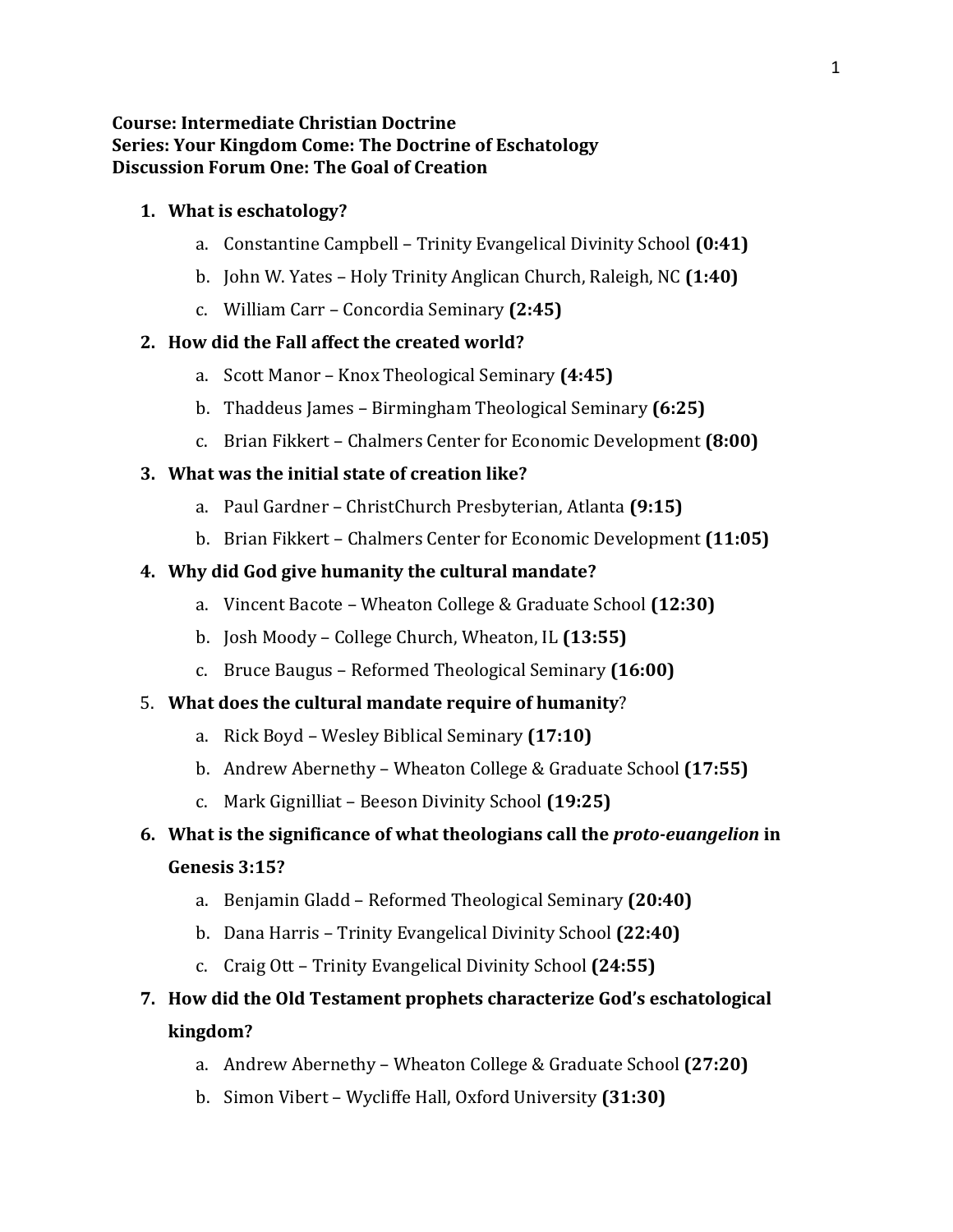#### **8. How does the concept of the kingdom of God appear in the Old Testament?**

- a. Vern Poythress Westminster Theological Seminary **(32:00)**
- b. Greg Perry Covenant Theological Seminary **(33:05)**
- c. Timothy Saleska Concordia Seminary **(35:00)**

# **9. For the Jews in Jesus' day, what was the connection between the Messiah and the kingdom of God?**

- a. Don Carson Trinity Evangelical Divinity School **(38:10)**
- b. Gary Burge Wheaton College & Graduate School **(40:00)**
- c. Nicholas Perrin Wheaton College & Graduate School **(42:25)**
- d. Lynn Cohick Wheaton College & Graduate School **(43:45)**

# **10.How did Jesus' contemporaries distinguish between "this age" and the "age to**

**come"?**

- a. Gary Burge Wheaton College & Graduate School **(46:25)**
- b. Jeffrey Gibbs Concordia Seminary **(46:55)**
- c. Stephen Witmer Gordon-Conwell Theological Seminary **(48:30)**

### **11.Why does God sometimes put conditions on his prophecies?**

- a. Andrew Abernethy Wheaton College & Graduate School **(49:55)**
- b. Mark Gignilliat Beeson Divinity School **(51:35)**

# **12.What is inaugurated eschatology?**

- a. Danny Akin Southeastern Baptist Theological Seminary **(53:45)**
- b. Daniel Treier Wheaton College & Graduate School **(54:40)**
- c. Keith Mathison Reformation Bible College **(56:35)**

# **13.What kinds of tensions do Christians feel during the overlap of "this age" and**

# **the "age to come"?**

- a. Guy Waters Reformed Theological Seminary **(57:35)**
- b. Dana Harris Trinity Evangelical Divinity School **(58:50)**
- c. Rico Tice Christianity Explored Ministries **(59:45)**

#### **14.What did Isaiah mean by the term "good news"?**

- a. Paul Gardner ChristChurch Presbyterian, Atlanta **(1:01:10)**
- b. Simon Vibert Wycliffe Hall, Oxford University **(1:03:05)**

# **15.How will the creation experience God's redemption?**